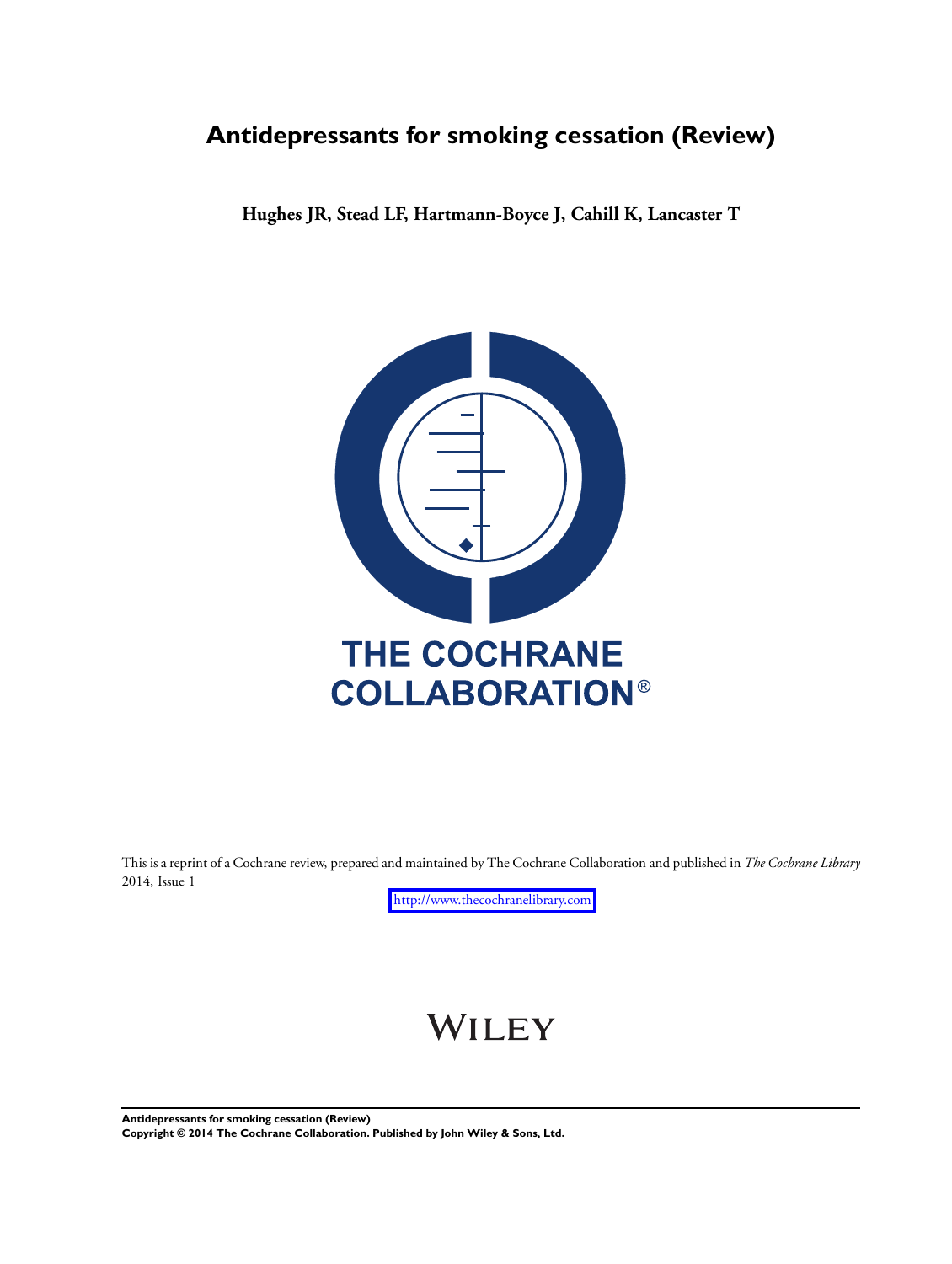## **[Intervention Review]**

# **Antidepressants for smoking cessation**

John R Hughes<sup>1</sup>, Lindsay F Stead<sup>2</sup>, Jamie Hartmann-Boyce<sup>2</sup>, Kate Cahill<sup>2</sup>, Tim Lancaster<sup>2</sup>

<sup>1</sup>Dept of Psychiatry, University of Vermont, Burlington, Vermont, USA. <sup>2</sup>Department of Primary Care Health Sciences, University of Oxford, Oxford, UK

Contact address: John R Hughes, Dept of Psychiatry, University of Vermont, UHC Campus, OH3 Stop # 482, 1 South Prospect Street, Burlington, Vermont, 05401, USA. [john.hughes@uvm.edu.](mailto:john.hughes@uvm.edu)

**Editorial group:** Cochrane Tobacco Addiction Group.

**Publication status and date:** New search for studies and content updated (no change to conclusions), published in Issue 1, 2014. **Review content assessed as up-to-date:** 4 October 2013.

**Citation:** Hughes JR, Stead LF, Hartmann-Boyce J, Cahill K, Lancaster T. Antidepressants for smoking cessation. *Cochrane Database of Systematic Reviews* 2014, Issue 1. Art. No.: CD000031. DOI: 10.1002/14651858.CD000031.pub4.

Copyright © 2014 The Cochrane Collaboration. Published by John Wiley & Sons, Ltd.

## **A B S T R A C T**

#### **Background**

There are at least three reasons to believe antidepressants might help in smoking cessation. Firstly, nicotine withdrawal may produce depressive symptoms or precipitate a major depressive episode and antidepressants may relieve these. Secondly, nicotine may have antidepressant effects that maintain smoking, and antidepressants may substitute for this effect. Finally, some antidepressants may have a specific effect on neural pathways (e.g. inhibiting monoamine oxidase) or receptors (e.g. blockade of nicotinic-cholinergic receptors) underlying nicotine addiction.

#### **Objectives**

The aim of this review is to assess the effect and safety of antidepressant medications to aid long-term smoking cessation. The medications include bupropion; doxepin; fluoxetine; imipramine; lazabemide; moclobemide; nortriptyline; paroxetine; S-Adenosyl-L-Methionine (SAMe); selegiline; sertraline; St. John's wort; tryptophan; venlafaxine; and zimeledine.

#### **Search methods**

We searched the Cochrane Tobacco Addiction Group Specialised Register which includes reports of trials indexed in the Cochrane Central Register of Controlled Trials (CENTRAL), MEDLINE, EMBASE, and PsycINFO, and other reviews and meeting abstracts, in July 2013.

#### **Selection criteria**

We considered randomized trials comparing antidepressant medications to placebo or an alternative pharmacotherapy for smoking cessation. We also included trials comparing different doses, using pharmacotherapy to prevent relapse or re-initiate smoking cessation or to help smokers reduce cigarette consumption. We excluded trials with less than six months follow-up.

#### **Data collection and analysis**

We extracted data and assessed risk of bias using standard methodological procedures expected by the Cochrane Collaboration.

The main outcome measure was abstinence from smoking after at least six months follow-up in patients smoking at baseline, expressed as a risk ratio (RR). We used the most rigorous definition of abstinence available in each trial, and biochemically validated rates if available. Where appropriate, we performed meta-analysis using a fixed-effect model.

**Antidepressants for smoking cessation (Review)**

**Copyright © 2014 The Cochrane Collaboration. Published by John Wiley & Sons, Ltd.**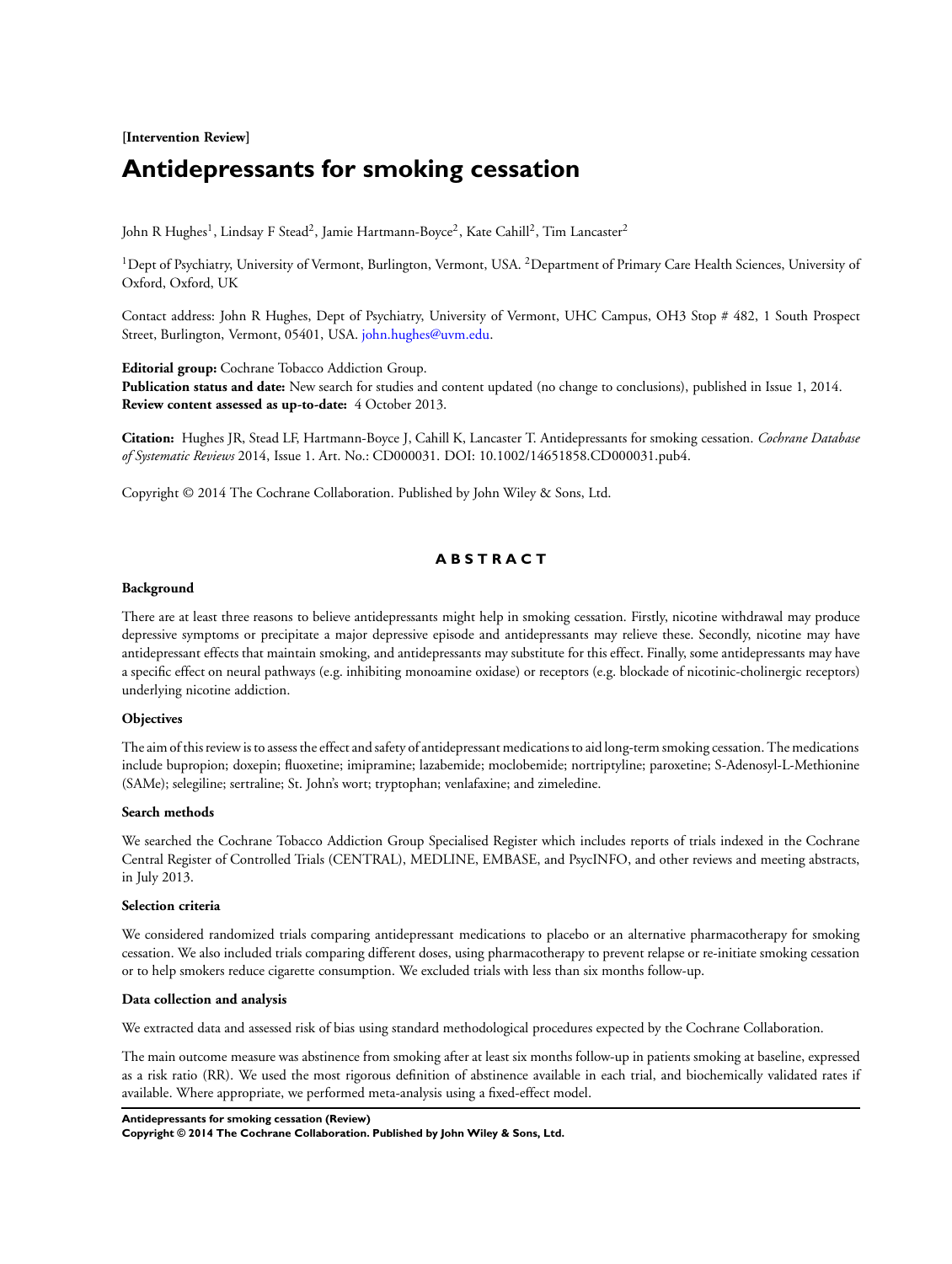#### **Main results**

Twenty-four new trials were identified since the 2009 update, bringing the total number of included trials to 90. There were 65 trials of bupropion and ten trials of nortriptyline, with the majority at low or unclear risk of bias. There was high quality evidence that, when used as the sole pharmacotherapy, bupropion significantly increased long-term cessation ( $44$  trials, N = 13,728, risk ratio [RR] 1.62, 95% confidence interval [CI] 1.49 to 1.76). There was moderate quality evidence, limited by a relatively small number of trials and participants, that nortriptyline also significantly increased long-term cessation when used as the sole pharmacotherapy (six trials, N = 975, RR 2.03, 95% CI 1.48 to 2.78). There is insufficient evidence that adding bupropion (12 trials, N = 3487, RR 1.9, 95% CI 0.94 to 1.51) or nortriptyline (4 trials,  $N = 1644$ , RR 1.21, 95% CI 0.94 to 1.55) to nicotine replacement therapy (NRT) provides an additional long-term benefit. Based on a limited amount of data from direct comparisons, bupropion and nortriptyline appear to be equally effective and of similar efficacy to NRT (bupropion versus nortriptyline 3 trials, N = 417, RR 1.30, 95% CI 0.93 to 1.82; bupropion versus NRT 8 trials, N = 4096, RR 0.96, 95% CI 0.85 to 1.09; no direct comparisons between nortriptyline and NRT). Pooled results from four trials comparing bupropion to varenicline showed significantly lower quitting with bupropion than with varenicline (N = 1810, RR 0.68, 95% CI 0.56 to 0.83). Meta-analyses did not detect a significant increase in the rate of serious adverse events amongst participants taking bupropion, though the confidence interval only narrowly missed statistical significance (33 trials, N = 9631, RR 1.30, 95% CI 1.00 to 1.69). There is a risk of about 1 in 1000 of seizures associated with bupropion use. Bupropion has been associated with suicide risk, but whether this is causal is unclear. Nortriptyline has the potential for serious side-effects, but none have been seen in the few small trials for smoking cessation.

There was no evidence of a significant effect for selective serotonin reuptake inhibitors on their own (RR 0.93, 95% CI 0.71 to 1.22, N = 1594; 2 trials fluoxetine, 1 paroxetine, 1 sertraline) or as an adjunct to NRT (3 trials of fluoxetine, N = 466, RR 0.70, 95% CI 0.64 to 1.82). Significant effects were also not detected for monoamine oxidase inhibitors (RR 1.29, 95% CI 0.93 to 1.79,  $N = 827$ ; 1 trial moclobemide, 5 selegiline), the atypical antidepressant venlafaxine (1 trial,  $N = 147$ , RR 1.22, 95% CI 0.64 to 2.32), the herbal therapy St John's wort (hypericum) (2 trials,  $N = 261$ , RR 0.81, 95% CI 0.26 to 2.53), or the dietary supplement SAMe (1 trial,  $N =$ 120, RR 0.70, 95% CI 0.24 to 2.07).

#### **Authors' conclusions**

The antidepressants bupropion and nortriptyline aid long-term smoking cessation. Adverse events with either medication appear to rarely be serious or lead to stopping medication. Evidence suggests that the mode of action of bupropion and nortriptyline is independent of their antidepressant effect and that they are of similar efficacy to nicotine replacement. Evidence also suggests that bupropion is less effective than varenicline, but further research is needed to confirm this finding. Evidence suggests that neither selective serotonin reuptake inhibitors (e.g. fluoxetine) nor monoamine oxidase inhibitors aid cessation.

#### **P L A I N L A N G U A G E S U M M A R Y**

#### **Do medications used to treat depression help smokers who are trying to quit**

## **Background and review questions**

Some medications and supplements that have been used to treat depression (antidepressants) have been tested to see whether they also help people who are trying to stop smoking. Two antidepressants, bupropion (Zyban) and nortriptyline, are sometimes prescribed to help with quitting smoking. This review set out to determine if using antidepressants increased people's likelihood of successfully quitting smoking at six months or longer and to determine the safety of using these medications to help quit smoking.

#### **Study characteristics**

The evidence is current to July 2013. This update includes 24 new studies, and this review includes 90 studies overall. The studies included people who smoked and people who had recently quit smoking. There were 65 trials of bupropion, which is licensed for use as a smoking cessation medication under the trade name 'Zyban'. There were ten trials of nortriptyline which is a tricyclic antidepressant which is not licensed specifically for smoking cessation. We only included studies which measured long term quitting (whether or not people had quit smoking at six months or longer from the start of the study).

#### **Key results and quality of evidence**

Trials of bupropion (Zyban) for smoking cessation show high quality evidence that it increases the likelihood of a quit attempt being successful after at least six months (44 trials, over 13,000 participants). The side effects of bupropion include insomnia, dry mouth and